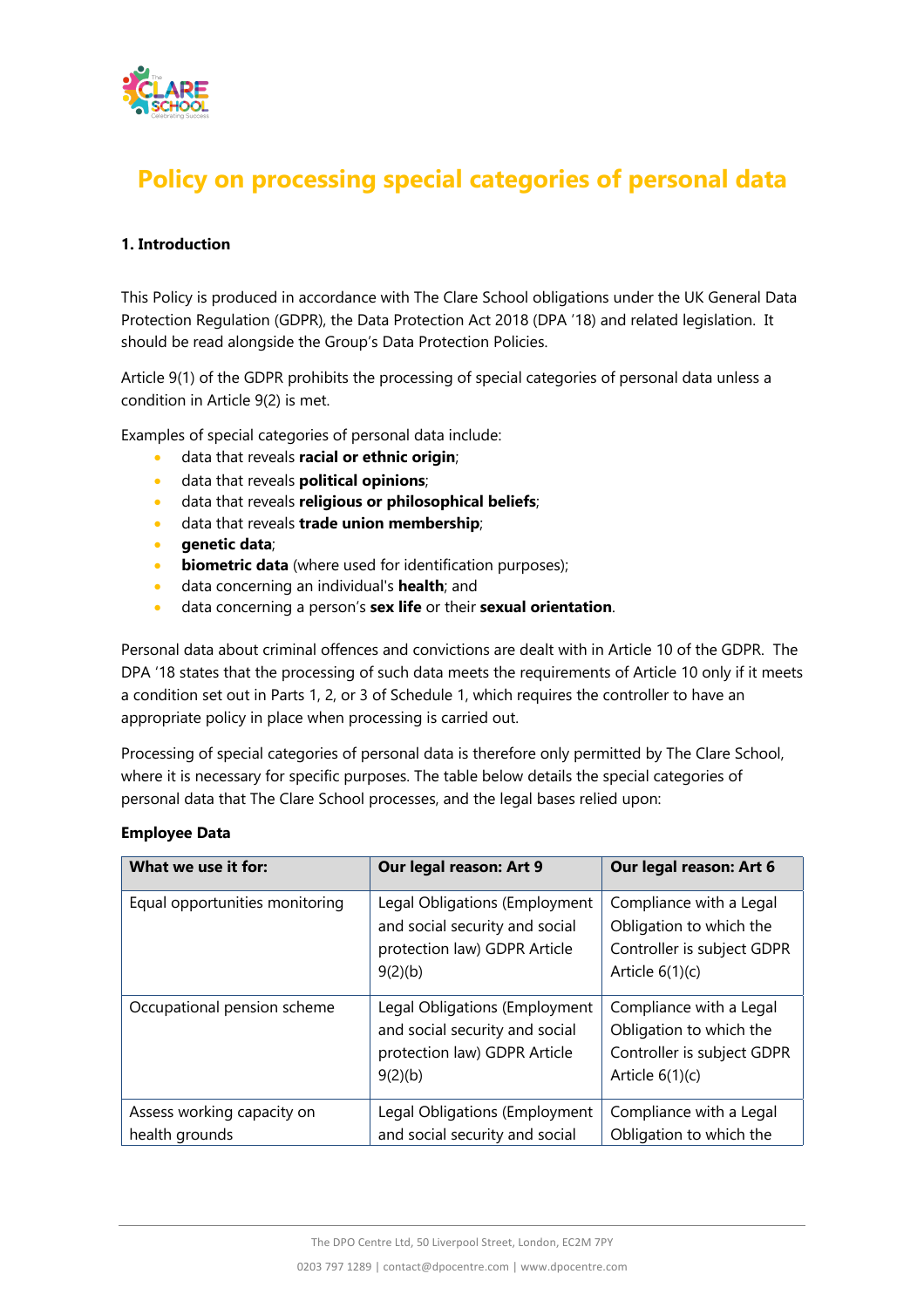

|                                                                                                                  | protection law) GDPR Article<br>9(2)(b)                                                                    | Controller is subject GDPR<br>Article $6(1)(c)$                                                                                                                                                                         |
|------------------------------------------------------------------------------------------------------------------|------------------------------------------------------------------------------------------------------------|-------------------------------------------------------------------------------------------------------------------------------------------------------------------------------------------------------------------------|
| Keeping record of outcome from<br>the Disclosure and Barring<br>Service (DBS) checks for staff                   | Legal Obligations (Employment<br>and social security and social<br>protection law) GDPR Article<br>9(2)(b) | Compliance with a Legal<br>Obligation to which the<br>Controller is subject GDPR<br>Article $6(1)(c)$                                                                                                                   |
| Where access is required to<br>medical records in connection<br>with sickness and absence<br>investigations etc. | <b>Explicit Consent given GDPR</b><br>Article $9(2)(a)$                                                    | Necessary for the<br>performance of a contract<br>to which the data subject<br>is party or in order to take<br>steps at the request of the<br>data subject prior to<br>entering into a contract<br>GDPR Article 6(1)(b) |
| Staff biometric data *                                                                                           | Explicit Consent 9(2)(a)*                                                                                  | Consent $6(1)(a)^*$                                                                                                                                                                                                     |
| Race and ethnic origin                                                                                           | Explicit Consent 9(2)(a)*                                                                                  | Consent $6(1)(a)^*$                                                                                                                                                                                                     |
| <b>Political Opinions</b>                                                                                        | Explicit Consent 9(2)(a)*                                                                                  | Consent $6(1)(a)^*$                                                                                                                                                                                                     |
| Sexual orientation                                                                                               | Explicit Consent 9(2)(a)*                                                                                  | Consent $6(1)(a)^*$                                                                                                                                                                                                     |

#### **Pupil Data**

| What we use it for: | Our legal reason: Art 9                                                                                                                                                                                     | Our legal reason: Art 6                                            |
|---------------------|-------------------------------------------------------------------------------------------------------------------------------------------------------------------------------------------------------------|--------------------------------------------------------------------|
| Pupil medical data  | Reasons of substantial public<br>interest 9(2)(g) for the<br>condition of 6. Statutory and<br>government purposes OR 16.<br>Support for individuals with a<br>particular disability or medical<br>condition | Performance of a task in<br>the public interest Article<br>6(1)(e) |

\* Where using Biometric data in school, ensure a Data Protection Impact Assessment has been undertaken and the Regulatory Authority (ICO) has been consulted prior to its use. The DfE has produced this guidance about the use of biometric data in school.

**https://www.gov.uk/government/publications/protection-of-biometric-information-ofchildren-in-schools**

## **2. Purpose of the policy**

This policy is the policy mentioned in Section 39 of Part 4 of Schedule 1 of the DPA '18. It explains the The Clare School procedures to comply with the GDPR data protection principles when processing special categories of personal data and criminal convictions in accordance with legal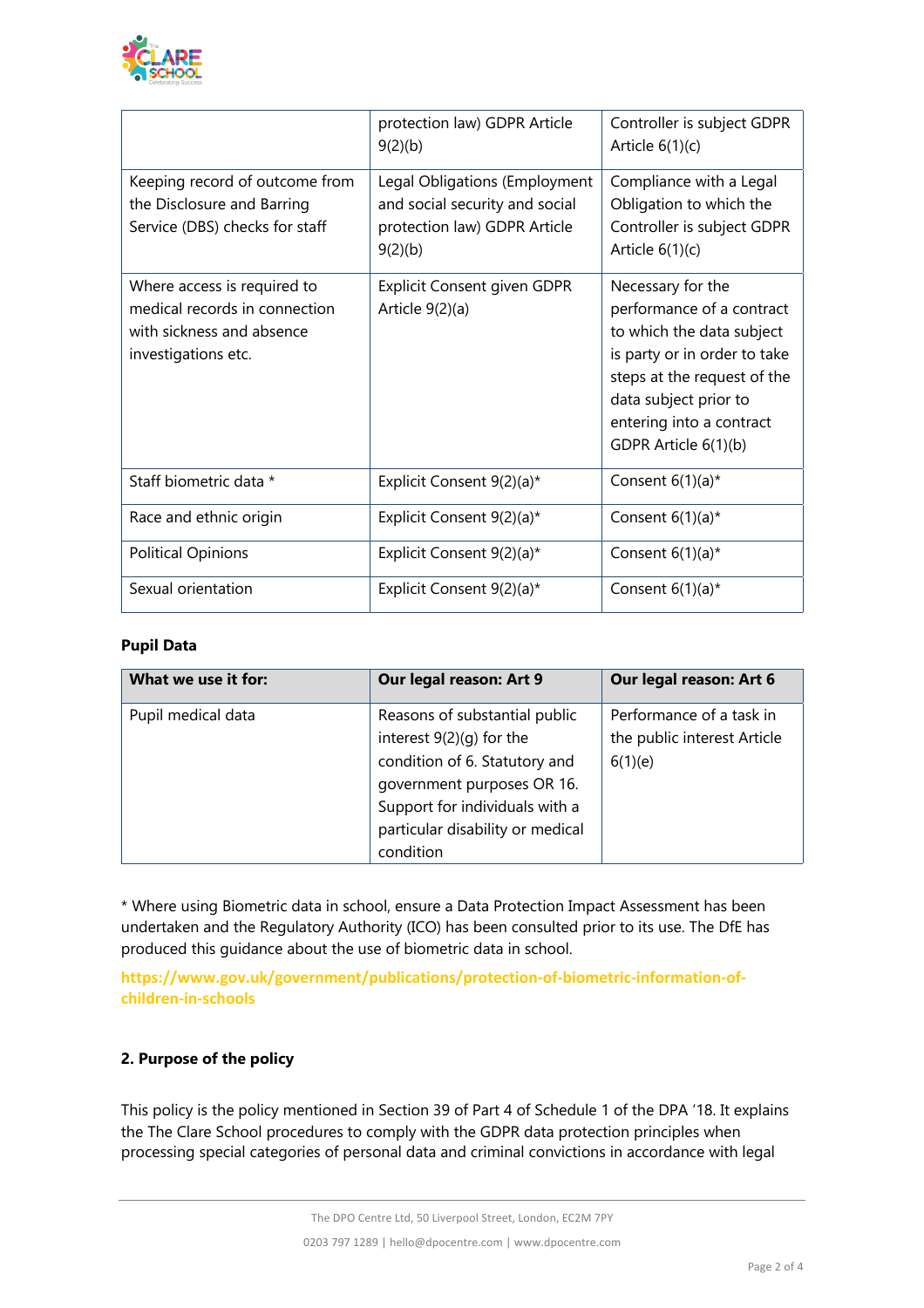

obligations under the Employment and Social Security and Social Protection Law. [GDPR Article 9(2)(b)]

## **3. Compliance with six data protection principles**

## **Accountability Principle**

All our processing activities are recorded in a Record of Processing Activities (RoPA) in line with Article 30 of the GDPR as well as having Privacy Notices and Data Protection Policies in place. The RoPA identifies the Article 6 and Article 9 processing conditions and whether the data is retained and erased in line with the Retention Schedule. If the data is not retained or deleted in line with these policies, then a record is kept why this is so. These documents are updated regularly and maintained Where there is a high risk to individuals' interests, Data Protection Impact Assessments are performed.

## **3.1. Lawful, Fair and Transparent**

The Clare School aims to fully comply with the GDPR, the DPA '18 and related legislation.

Detailed information about how The Clare School's personal data, including special category data is published in The Clare School's Privacy Policies for staff and students. We have identified a lawful basis for processing Under Article 6 and a further basis under Article 9.

# **3.2. Collected for specified, explicit and legitimate purposes**

The Clare School only processes personal data when permitted to do so by law. Special category personal data and criminal conviction is collected for explicit and legitimate purposes and these have been clearly identified. If the data collected were to be used for a new purpose, (which wasn't a legal obligation, a function set out in law or where necessary the performance of task carried out in the public interest), we would check that this was compatible with our original purpose or would get specific consent for the new purpose.

## **3.3. Adequate, relevant and limited to what is necessary**

The Clare School will not ask for special category personal data that is not potentially required, or necessary for The Clare School to deliver its services. The Clare School's internal guidance, training and policies require staff to use only the minimum amount of data required to enable specific tasks to be completed. The need to retain this data will be regularly reviewed, and any data no longer needed will be deleted.

## **3.4. Accurate and kept up to date**

Processing complete and accurate information is important to us. Data Subjects are required to notify The Clare School of relevant changes to their circumstances, such as changes in their health or an alteration to their criminal record data. The source of the data is recorded when it is collected. There are proportionate processes in place to ensure the data collected is accurate and updated where necessary..

## **3.5. Kept for no longer than is necessary**

The Clare School will retain information relevant to the work of The Clare School in accordance with legislation and the retention schedule for all records kept for scientific or historical research or